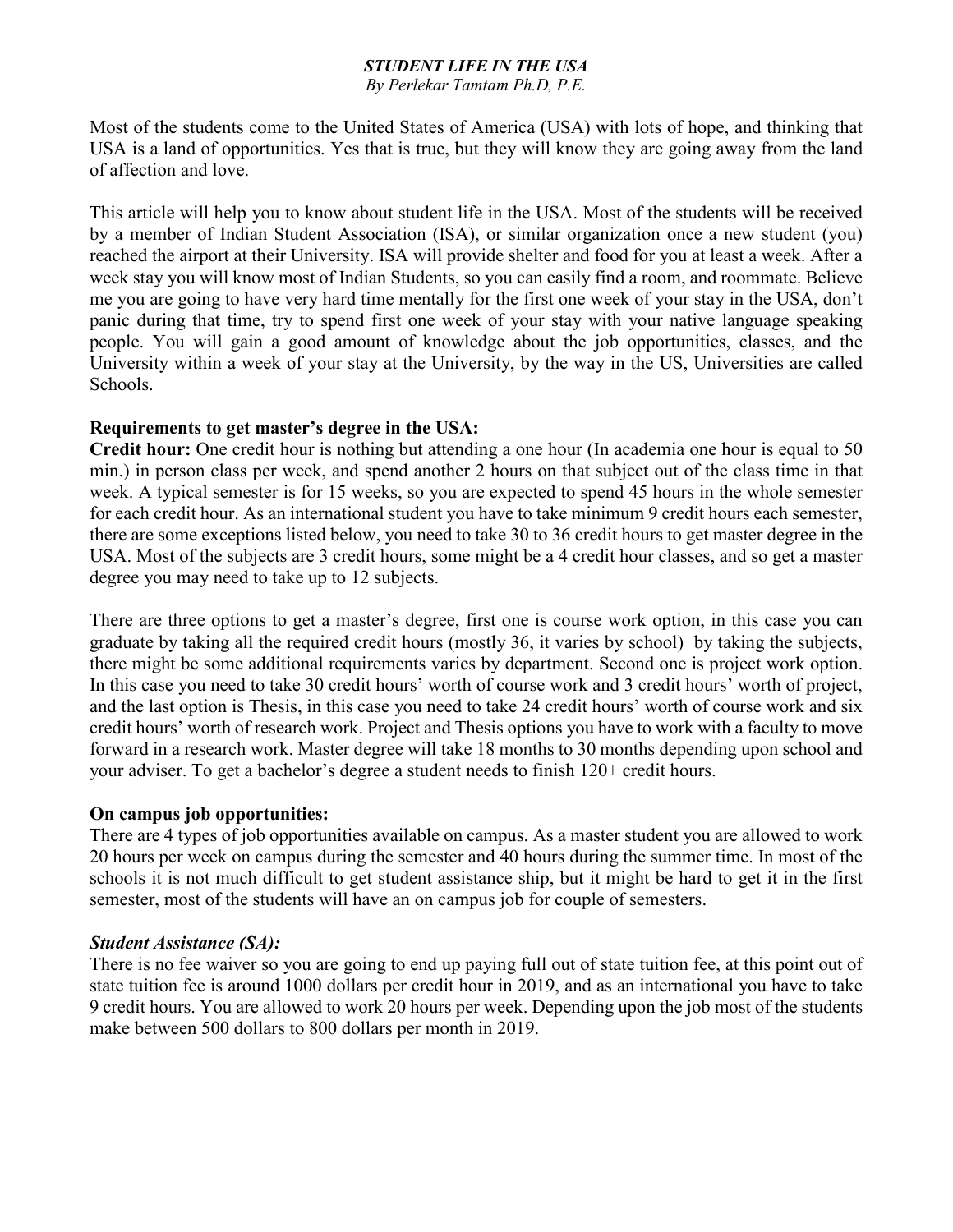## *Graduate Assistance (GA):*

If a student has a GA position he will end up paying instate tuition fee, which will be 1/3 of out of state tuition fee. This job is totally a contract job you will get paid around 3,000 dollars stipend per semester in 2019. You are allowed to take 6 credit hours per semester if you hold this position.

### *Graduate Research Assistance (GRA):*

These positions are available at a professor, this job is also a contract job, and student will get paid around 4,000 dollars stipend per semester. Most of the jobs need to work more than 20 hours, but the pay is for only 20 hours. You need to do Research work under a professor guidelines. Student will end up paying instate tuition fee. You are allowed to take 6 credit hours per semester if you hold this position.

### *Graduate Teaching Assistance (GTA):*

These positions are available in a deportment. This is also a contract job, and you will be assisting undergraduate students in the lab or grading their homework assignments. You will end up paying only  $1/6<sup>th</sup>$  of out of state tuition fee, and also you will get paid around 3,000 dollars stipend per semester. School fee will be 1/6th of out of state tuition fee. You are allowed to take 6 credit hours per semester if you hold this position.

### *Classes and semester:*

Most of the classes will be 75 minutes long, and meet twice a week, (We don't need to go to class all day and everyday) If you are taking 9 credit hours, then you need to attend 9 hours of in person classes per week, and you may need to spend studying 18 hours per week on those topics. Depending upon professor of the class you might have 3(spread in a semester) exams, and/or projects. Here in schools Professors will assign homework assignments. It will carry mostly10% of the total marks. Your final grade in that class will be assigned by that class professor, there won't be any board exams at the end of the semester, but class professor might give you one, and you have to start studying from day-1 to pass the class. Most of the schools fallow semester system, and there are three semesters. Fall semester; starts in August ends in December, second one is spring semester; starts in January, ends in May. Last one is summer semester; shortest one, starts in first week of June and ends in last week of July. International students need not to enroll during the summer semester.

## *Social Security Number (SSN):*

SSN is a unique number it will carry all your history in USA. To get SSN you must have an on-campus job. In Most of the schools it is not difficult to find an on campus job before you leave the University. It is similar to our Aadhar card.

#### *Housing and dorms:*

Most of the international students stays off campus since it is a lot cheaper compared to on campus stay. 3 to 4 students' stays in a typical 2 bed room apartment, and it might cost you around 500 to 700 dollars in Wichita, it varies from university to university.

## *OPT/CPT:*

Your VISA helps you to get into the USA, once you are in the USA, your VISA has no value until unless you wanted to visit India, you need to maintain the legal status by enrolling the classes and maintain the 3.0/4.0 GPA. You are eligible to take CPT after one year studies in the USA if you find any suitable